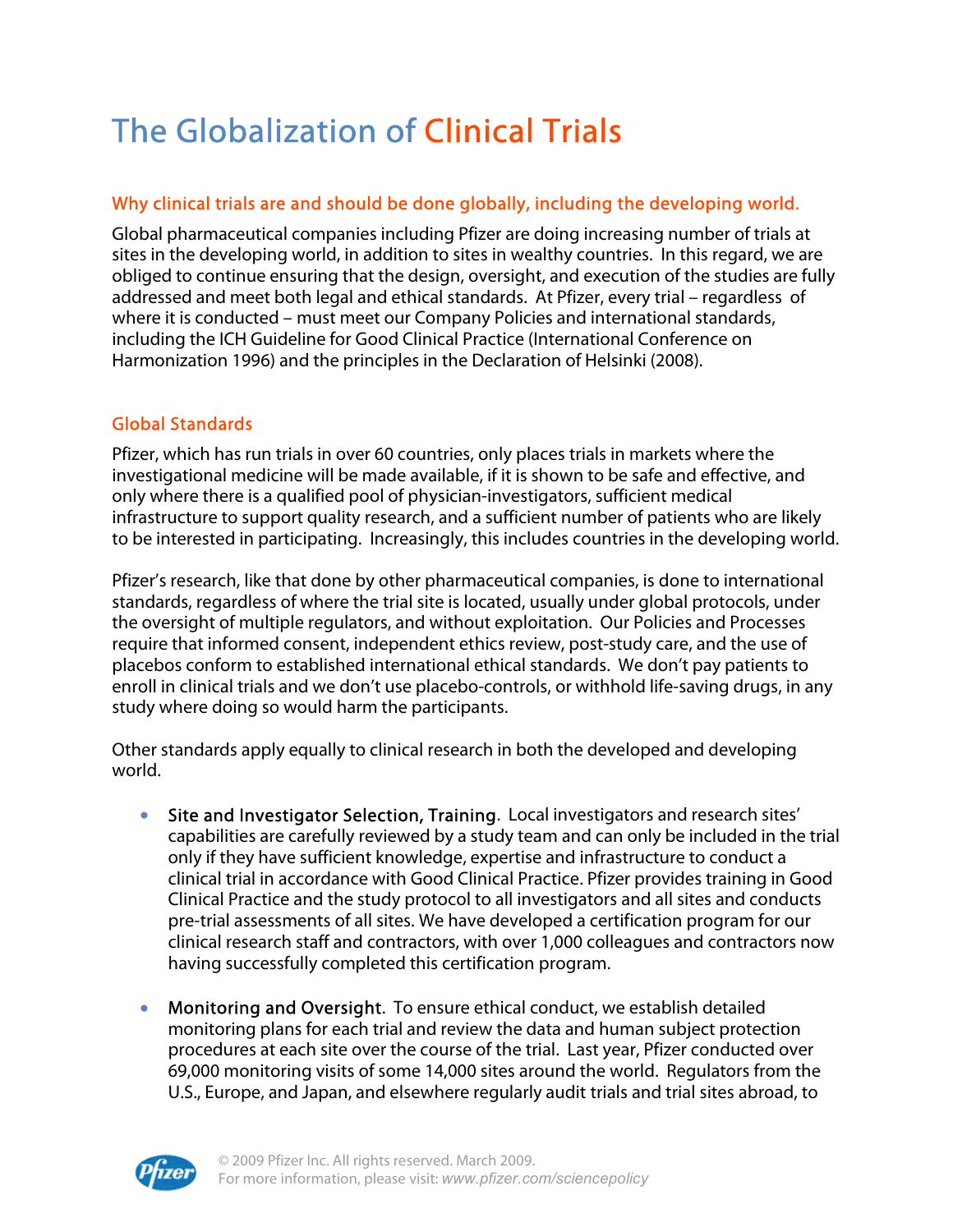ensure that the data is trustworthy. In addition, we establish independent Data Monitoring Committees (DMCs) for trials where mortality or major morbidity is an endpoint. Last year, we had 84 different data safety monitoring committees overseeing Pfizer trials around the world.

• Informed Consent. Our informed consent disclosures are based on model documents designed for the study and then adapted to local needs. The disclosure document is reviewed by local ethics committees, and administered by trained investigators and study personnel, fluent in the local language.

All our informed consent disclosures make clear what the risks and benefits to participating are, what alternative medical treatment is available, and whether treatment will be provided after the trial is over. We often provide ongoing access to treatment, where the disease or condition is serious and there are limited options for alternative therapy.

• Registration, Results Posting & Authorship. We are publicly registering all of our interventional trials, regardless of where they are conducted. Over 1,000 Pfizersponsored trials are listed on http://clinicaltrials.gov. We publicly post summary results of all interventional trials following approval, anywhere in the world, as well as for programs where development has been discontinued. Over 800 summaries of Pfizer's trial results are posted so far. See http://clinicalstudyresults.org

We encourage publications of the results in peer reviewed journals and enforce the authorship standards, with respect to Pfizer scientists and physician-investigators, established by the International Conference of Medical Journal Editors.

# Capacity-Building

To do ethical research in lower resource countries, Sponsors have to find ways to partner with local health authorities to improve medical infrastructure. Industry sponsors routinely work with international and local groups to improve standards, oversight, and training. For example, Pfizer has worked with regulators and administrators in India to improve the ethics committee at a hospital where we do research, with government officials in Suriname to set up the country's first clinical trial ethics council. Last year, Pfizer Korea initiated several training programs on good clinical practice standards with the Ministry for Health, the Korea National Enterprise for Clinical Trials (KoNECT) and clinical trial centers from university hospitals. This training reached over 1,000 investigators and study staff.

• Emerging Markets. We partnered with Books of Hope, the World Medical Association, Steve Biko Centre for Bioethics, and the South African Medical Association on a speaking book about research, "*What it Means to Be Part of a Clinical Trial*." This speaking book has a soundtrack that helps illiterate patients to understand their role, rights and responsibilities when participating in a clinical trial. Several thousand

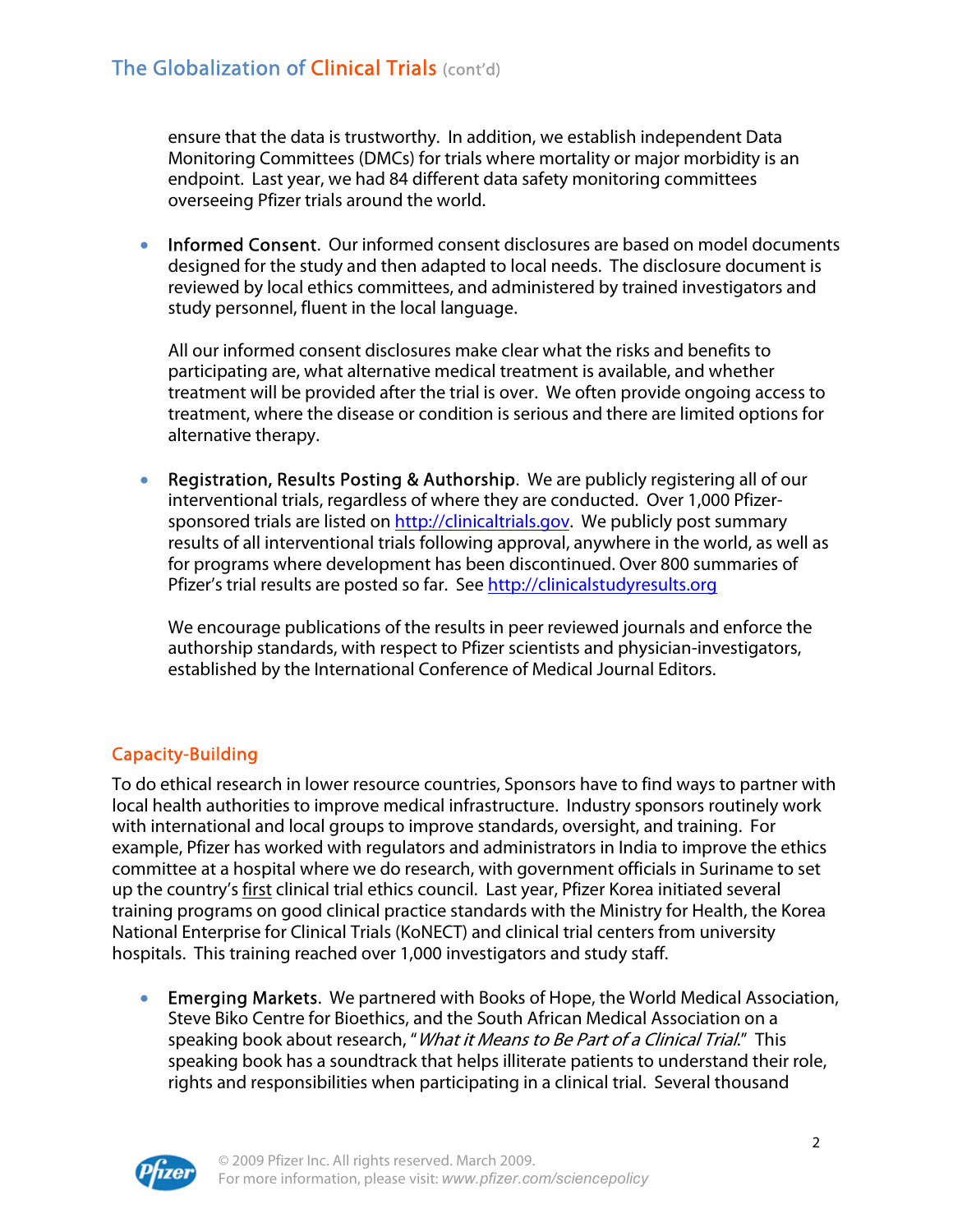copies have been distributed to urban medical clinics in South Africa and three other sub-Saharan African countries.

With the Association of Good Clinical Practice in Nigeria, we sponsored 3 day "trainthe-trainers" workshops last year to teach research standards to local physicianscientists. In India, Pfizer is developing a series of workshops and symposia in collaboration with the Forum for Ethics Review Committees of India (FERCI).

Pfizer has partnered with Makerere University to build a regional HIV/AIDs treatment, research & training institute in Kampala, Uganda to strengthen regional capacity. The institute has trained 2,400 healthcare professionals from 26 African countries and provides care to about 10,000 patients. Scientists from developing countries, participating in the World Health Organization's Special Programme for Research in Tropical Diseases (WHO/TDR), have access to Pfizer's library of medicinal compounds and are trained by Pfizer in drug discovery techniques.

• International. In addition to our efforts in specific markets, Pfizer experts provided training to IRB members, provided comments and suggestions to the World Medical Association on the Declaration of Helsinki, presented at the 9th World Congress of Ethics, and participate with groups such as part of the Public Responsibility in Medicine, in advancing knowledge of human subject protection standards. Our training on good clinical practice has been used around the world and is licensed to health authorities, at no cost to them, for their use.

Pfizer's Global Health Fellow program has sponsored over 171 company scientists, health professionals, and others in working full-time with NGOs in 31 countries, while on paid leave from Pfizer.

Pfizer is the first pharmaceutical company to pursue voluntary accreditation for our early stage testing of new compounds in healthy volunteers.

#### Ethnic & Population Differences

Ethnic and population differences do have the potential to affect the safety or efficacy of some medicines. However, the fact that treatment naïve patients in the developing world may have differ in that regard from patients in the developed world, are not reasons to limit or discourage global clinical trial programs.

The results of our trials, including ethnic or population differences, will be assessed by multiple, independent, regulators, prior to approval of the drug. Regulators often require minimum numbers of patients from a specific region or with specific ethnic factors, to support a regulatory decision. However, even where they don't require a specific number of patients from an ethnic or population subgroup, we can address such differences by including multiple ethnic populations in our trials, in accordance with well-established regulatory standards (ICE E5 Guidance on "Ethnic Factors in the Acceptability of Foreign Clinical Data").